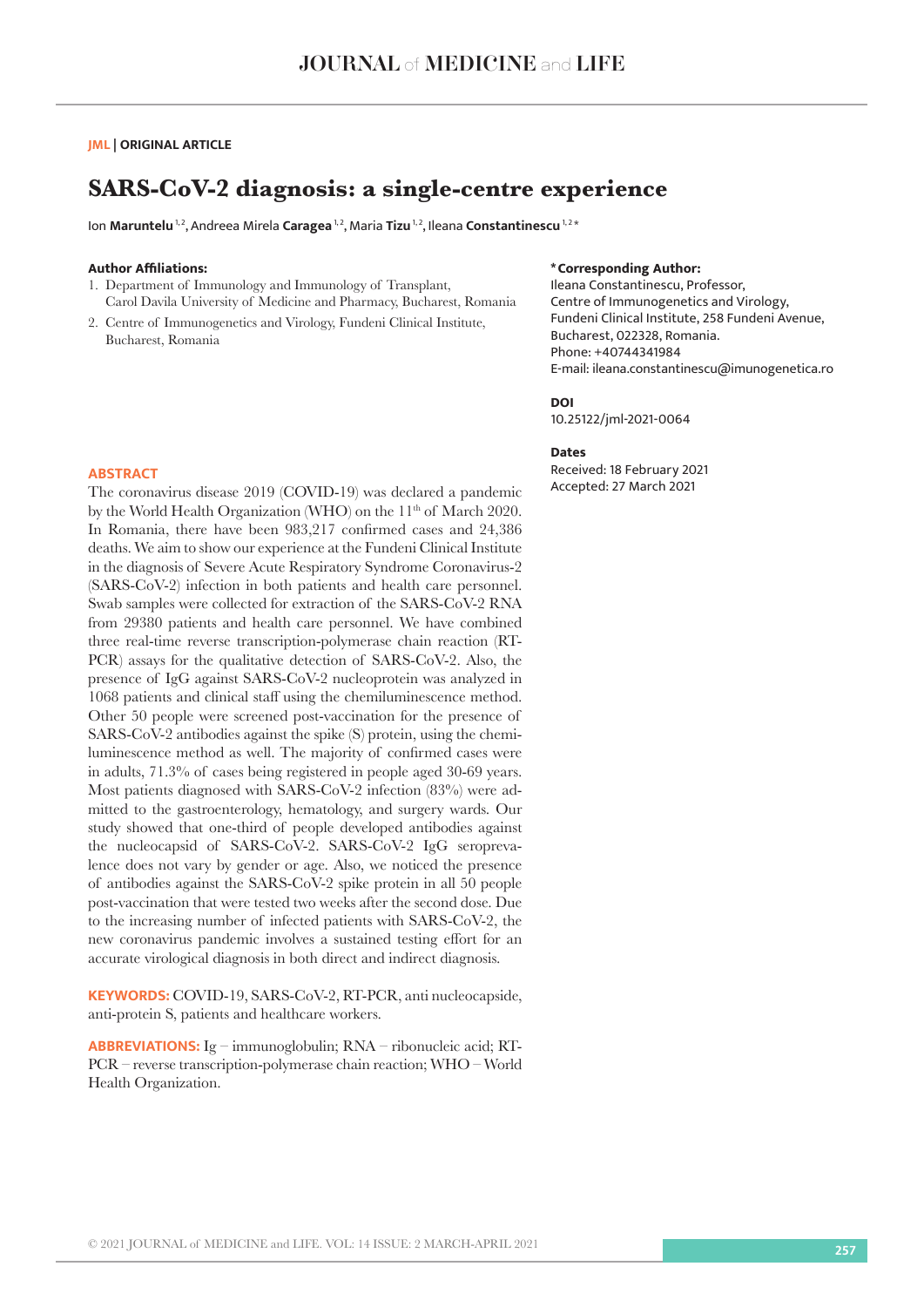# **INTRODUCTION**

In December 2019, many people with acute respiratory syndrome were identified in Wuhan, a city from Hubei, China [1]. In the following months, a similar acute respiratory disease has also been reported worldwide [2]. The World Health Organization (WHO) named the disease coronavirus disease 2019 (COVID-19) and declared it a pandemic in the next few months [3]. The International Committee on Taxonomy of Viruses renamed 2019-nCoV to Severe Acute Respiratory Syndrome Coronavirus-2 (SARS-CoV-2). This virus was detected in different secretions from infected cases (i.e., throat swabs, conjunctival swabs, sputum) [4]. Thus, the main mode of transmission is from one person to another through different types of secretions. People of all ages could be infected, but the risk for complications increases with age [8] and immunological status. Around the world, 71.3 million people have been infected with SARS-CoV-2, and more than 1.6 million people have died from the disease, according to the WHO [5]. At the time of writing, there have been 983,217 confirmed cases of COVID-19 and 24,386 deaths in Romania [5].

Full-genome sequencing and phylogenetic analysis indicated that SARS-CoV-2 is a member of the coronavirus family. Determination of SARS-CoV-2 partial genome sequence allowed the development of real-time reverse transcriptase-polymerase chain reaction (RT-PCR) methods for the detection of SARS-CoV-2 [6, 7]. RT-PCR tests were based on RNA-dependent RNA polymerase (RdRp), ORF1ab, E, N, and S genes of the SARS-CoV-2 genome [8–11].

We aimed to share our experience at the Fundeni Clinical Institute in the diagnosis of SARS-CoV-2 infection in both patients and health care personnel and to reveal the specific immunization.

# **MATERIAL AND METHODS**

This study was carried out at the Fundeni Clinical Institute, Bucharest, Romania. Both nasal and oropharyngeal specimens were collected from patients and health care workers, and electronic medical records provided various epidemiological and clinical data.

#### **Real-time reverse transcription-polymerase chain reaction assay for COVID-19**

Swab samples were collected for the extraction of SARS-CoV-2 RNA from 23338 patients and clinical staff. We have approached direct virological diagnosis using three real-time RT-PCR assays for the qualitative detection of SARS-CoV-2 (Bosphore, Anatolia Geneworks, Turkey; Seegene, South Korea; GeneXpert, Cepheid, United States of America). These three assays were used to validate the methods (interassay validation) and also to cover the emergencies for the transplantation procedure. Bosphore Anatolia Geneworks products targeted the orf1 ab genome region, N gene (added in the last version of the kit) and E gene. Seegene products targeted the N gene, RNA-dependent RNA polymerase –RdRp and E gene, while GeneXpert SARS-CoV-2 tests detected the E and N2 genes in less than an hour. The GeneXpert SARS-CoV-2 test was used to screen patients before the transplantation procedure. The RT-PCR tests were settled according to the manuscript instructions. Also, the presence of IgG against SARS-CoV-2 nucleoprotein was analyzed in 1068 patients and clinical staff using the chemiluminescence method (SARS-CoV-2 IgG assay, Abbott, Illinois, United States of America). We have started to investigate the anti-spike antibody onset after vaccination with Pfizer, AstraZeneca, and Moderna vaccines.

## **Statistical analysis**

Statistical analysis was done using the Statistical Package for the Social Sciences (SPSS) version 13.0 software (SPSS Inc). The categorical variables are summarized numbers and percentages.

## **RESULTS**

We have included in our study all the patients that were tested for before their admission to the hospital. Also, 2382 individuals that are part of the medical staff of the Fundeni Clinical Institute were analyzed. All participants were tested for the SARS-CoV-2 infection. The median age of the patients was 55.72 years, and 52.21% of them were men. The median age was 46 years for the clinical staff, and 70.44% of them were women. Patients from the entire country usually come to be treated in our Institute, but most of the patients were from Bucharest-Ilfov (35.5%). The highest number of SARS-CoV-2 tests was requested from the gastroenterology, hematology, oncology, neurology, and urology wards, which represented 75.49% of all tests (Table 1). Regarding the patients, the positive rate of the RT-PCR tests was 7.23%. All the patients positive for the SARS-CoV-2 infection had one or more comorbidities (diabetes, obesity and others) and were aged between 1 and 101 years old. The biggest incidence of positive cases (72.42%) was seen in individuals aged 39–74 years.

The highest number of positive cases was noticed in patients admitted to the hematology and oncology departments, and we have correlated this to their secondary immunodeficiencies (Table 1).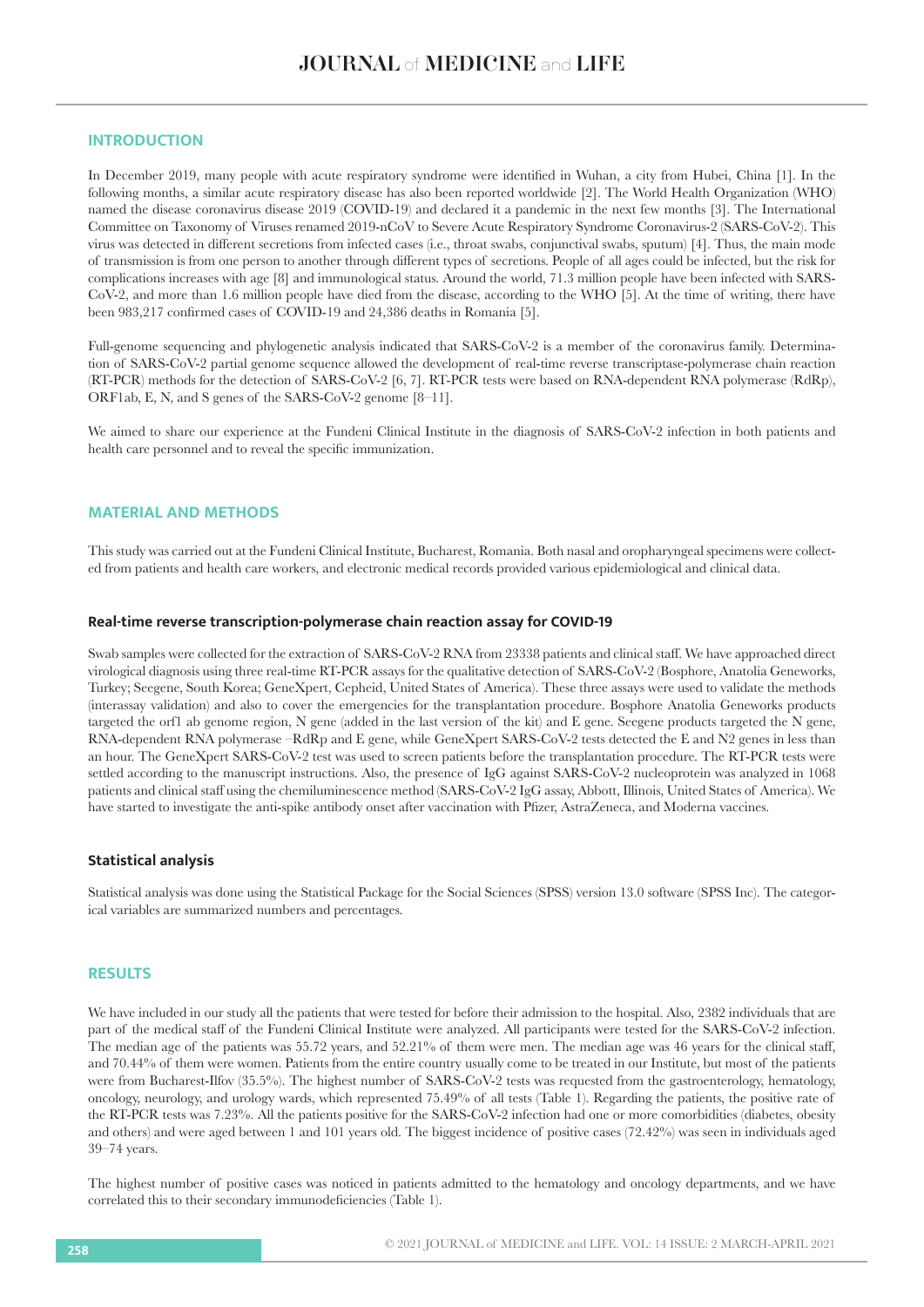| <b>Row Labels</b>             | <b>Negative RT-PCR</b> | <b>Positive RT-PCR</b> | Sum of grand total RT-PCR |
|-------------------------------|------------------------|------------------------|---------------------------|
| Gastroenterology              | 2345                   | 73                     | 2418                      |
| <b>General Surgery</b>        | 989                    | 58                     | 1047                      |
| Hem cell stem transplantation | 102                    | 16                     | 118                       |
| Hematology                    | 1896                   | 161                    | 2057                      |
| <b>Intensive Care Unit</b>    | 63                     | 18                     | 81                        |
| <b>Internal Medicine</b>      | 1267                   | 72                     | 1339                      |
| Kidney transplantation        | 86                     | 6                      | 92                        |
| <b>Nephrology</b>             | 844                    | 46                     | 890                       |
| Neurology                     | 1177                   | 77                     | 1254                      |
| <b>Oncology</b>               | 1591                   | 119                    | 1710                      |
| Pediatric                     | 343                    | 18                     | 361                       |
| <b>Urology</b>                | 2316                   | 74                     | 2390                      |

#### **Table 1. Positive and negative RT-PCR tests in the most important wards of the Fundeni Clinical Institute.**

Three hundred eighty-nine healthy individuals who were part of the medical staff were also positive for the SARS-CoV-2 infection. Most of the infected medical workers (212) came from the intensive care unit, general surgery, gastroenterology, and hematology departments. The rate of positive RT-PCR results was higher in the case of female health care workers (n=293) than males (n=96).

Also, 1068 patients and health care personnel were screened for the presence of SARS-CoV-2 IgG anti-nucleocapsid antibodies using the chemiluminescence method (Table 2). The test for SARS-CoV-2 IgG antibodies revealed that 253 patients and 157 health workers of the Institute developed IgG antibodies against the virus. Other 50 people (patients and medical staff) were screened post-vaccination for the presence of SARS-CoV-2 antibodies against the spike (S) protein. All of them developed antibodies against SARS-CoV-2 spike protein.

## **DISCUSSION**

SARS-CoV-2 targets alveolar epithelial cells and enterocytes, leading to Covid-19 [12, 13]. The disease is predominantly characterized by respiratory symptoms and may progress to bilateral interstitial pneumonia, respiratory failure, or acute respiratory distress syndrome (ARDS) [14]. According to a WHO report from March 2021, there have been 983,217 confirmed cases of COVID-19 and 24,386 deaths in Romania [5].

At the Fundeni Clinical Institute, a significant number of RT-PCR tests for the SARS-CoV-2 infection were performed for both admitted patients and medical personnel. Our experience in the interpretation of RT-PCR results revealed at least four possible profiles. The presence of the E gene without Orf1ab/RdRp and N genes indicated a possible infection with coronaviruses and retesting is advised. The presence of the E, Orf1ab/RdRp and N genes at a cycle threshold (Ct) value of less than 30 indicates an infection with the SARS-CoV-2 virus. If the Ct value is higher than 30, RT-PCR should be completed with SARS-CoV-2 IgG screening in order to check if the individual was immunized. Immunized patients with positive RT-PCR tests were not considered to be an epidemiological risk. When

| Table 2. Results of the anti-SARS-CoV-2 IgG tests. |                        |                        |                           |                    |  |  |
|----------------------------------------------------|------------------------|------------------------|---------------------------|--------------------|--|--|
| Anti-SARS-CoV-2 IgG                                | <b>Negative RT-PCR</b> | <b>Positive RT-PCR</b> | <b>No previous RT-PCR</b> | <b>Grand total</b> |  |  |
| <b>Negative</b>                                    | 255                    | 38                     | 365                       | 658                |  |  |
| <b>Positive</b>                                    | 117                    | 78                     | 215                       | 410                |  |  |
| <b>Grand total</b>                                 | 372                    | 116                    | 580                       | 1068               |  |  |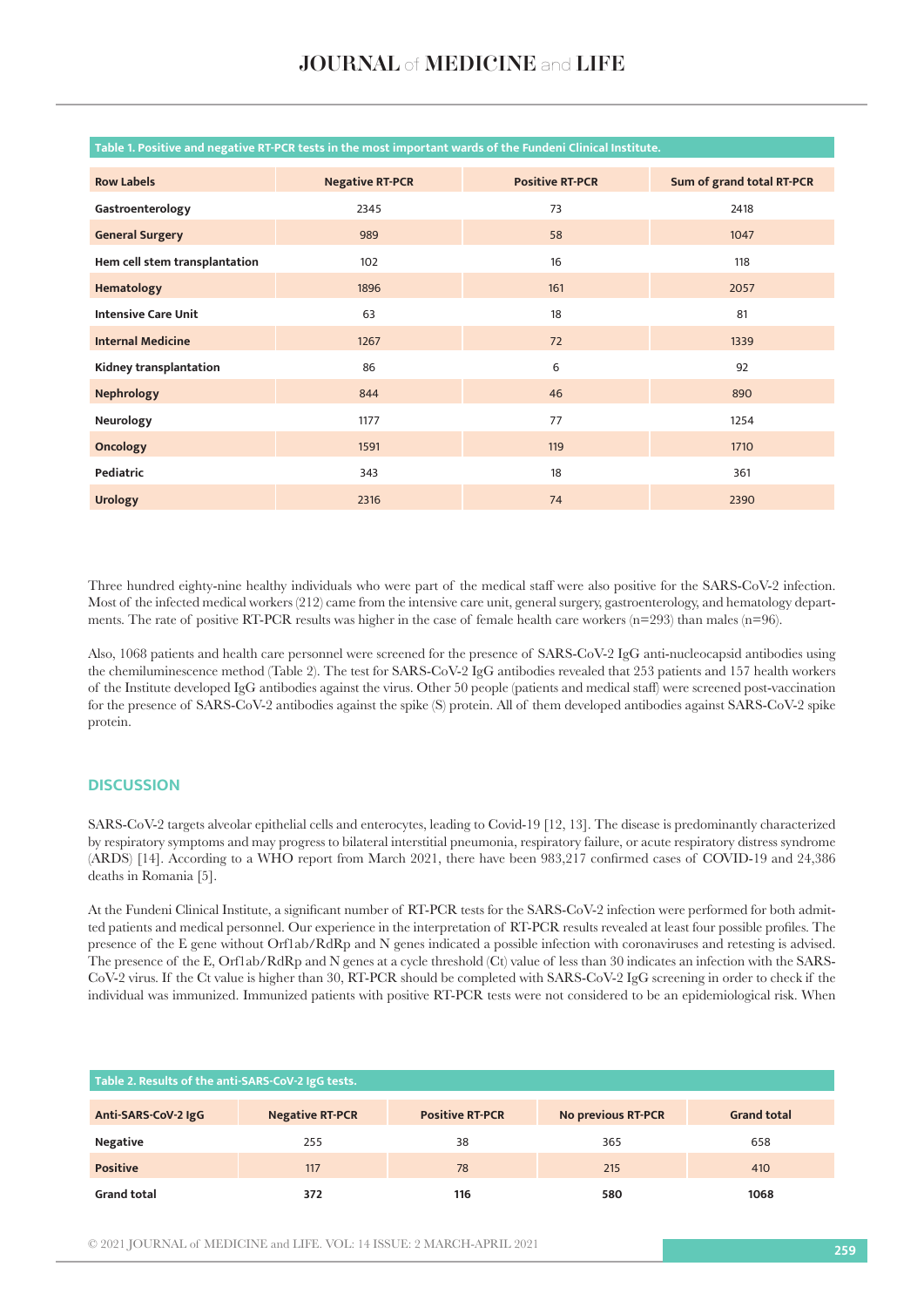only a specific SARS-CoV-2 gene was identified (at a Ct value less than 30), infection with SARS-CoV-2 was confirmed. Otherwise, the RT-PCR test was repeated.

We have noticed a slight predominance of the female gender (59% of the total cases,  $M/F$  ratio – 0.84) in our positive results. The majority of confirmed cases were in adults, 71.3% of cases being registered in people aged 30–69 years. Most patients diagnosed with SARS-CoV-2 (83%) were admitted to the gastroenterology, hematology, and surgery wards. The majority of the patients were immunocompromised. Our findings are similar to Chen *et al.*, who concluded that the SARS-CoV-2 infection seems to affect older men with different comorbidities (i.e., diabetes mellitus and malignancies) [1]. Guo *et al.* showed that the rate of SARS-CoV-2 positive cases was higher in intensive care units (ICU) compared to the other wards [15]. Anti-SARS-CoV-2 IgG anti-nucleocapsid antibodies were identified in 38.38% of cases (from 1068 tests). One hundred fifty-seven of the total confirmed RT-PCR cases were registered among the medical staff, and 253 patients were found to be immunized against COVID-19. Our results revealed that a relevant number of people working in the ICU got immunized against SARS-CoV-2 with no signs and symptoms of the disease. One-third of the tested people developed anti-nucleocapsid antibodies against SARS-CoV-2. SARS-CoV-2 IgG seroprevalence was not changed by gender or age. Differences were revealed in immunocompromised people. Concordant results were published by colleagues from China and Spain [16]. In the United States, researchers found that a large number of the population appeared to be unexposed to COVID-19, even in areas where the new coronavirus has become widespread [16].

These findings suggest that complete immunization could not be possible. Transmission pathways are not fully understood until now. As an RNA virus, SARS-CoV-2 has a high rate of mutations that occur during the multiplication cycle of the virus resulting in new viral strains. Therefore, the emergence of a new SARS-CoV-2 strain is conditioned by its ability to multiply and disseminate to susceptible organisms [17]. In order to limit the spread of the epidemic, emergency epidemiological measures (isolation, quarantine, restriction of movement and human contact) should be kept. From December until March 2021, in Romania, only messenger RNA-based vaccines were used. The messenger RNA enters the human cells, where it transmits the necessary information for the production of its viral proteins, against which, subsequently, antibodies will develop. In our center, we noticed the presence of antibodies against SARS-CoV-2 S protein in all 50 people post-vaccination that were tested by the chemiluminescence method (SARS-CoV-2 IgG assay, Abbott, Illinois, United States of America) two weeks after the second dose. Our preliminary results showed arbitrary units (AU) values higher than 3000 in all these people. During the studied time, we did not have reinfected patients pre- or post-vaccination.

However, we have noticed that anti-nucleocapsid IgG antibodies decreased over time. Unfortunately, anti-spike IgG antibody levels detected after immunization also decreased over time. We are wondering what happens with these antibodies by the end of the year. As for influenza viruses, we think that immunization against SARS-CoV-2 should be done periodically to have a certain protective level of specific antibodies.

## **CONCLUSIONS**

Due to the increasing number of patients infected with SARS-CoV-2, the new coronavirus pandemic involves a sustained testing effort for an accurate virological diagnosis in both aspects of direct and indirect diagnosis. Upon admission, all patients must be tested for COVID-19. If suspicious (fever, respiratory symptoms), contact precautions must be carried out until a negative PCR result is obtained. This will prevent the hospital from becoming a source of SARS-CoV-2 infection which could spread among the patients and medical staff. Patients aged 30–69 with secondary immunodeficiency were at significant risk of getting infected with the new coronavirus.

Anti-nucleocapsid antibodies revealed after natural infection or anti-spike antibodies that appear post-vaccination do not mean that patients and health care workers could not get infected with the new coronavirus again. We have to keep in mind that SARS-CoV-2 is an RNA virus with a high mutation rate within the genome. Therefore, it is not yet clear how long and how efficient specific anti-SARS-CoV-2 antibodies are. More accurate studies are needed to understand the dynamics of the immune response and how both innate and adaptive immunity fights against COVID-19.

## **ACKNOWLEDGMENTS**

#### **Data availability**

The data that supports the findings of this study are available from the electronic medical records of our institution and can only be accessed with approval of the system manager.

#### **Conflict of interest**

The authors declare that there is no conflict of interest.